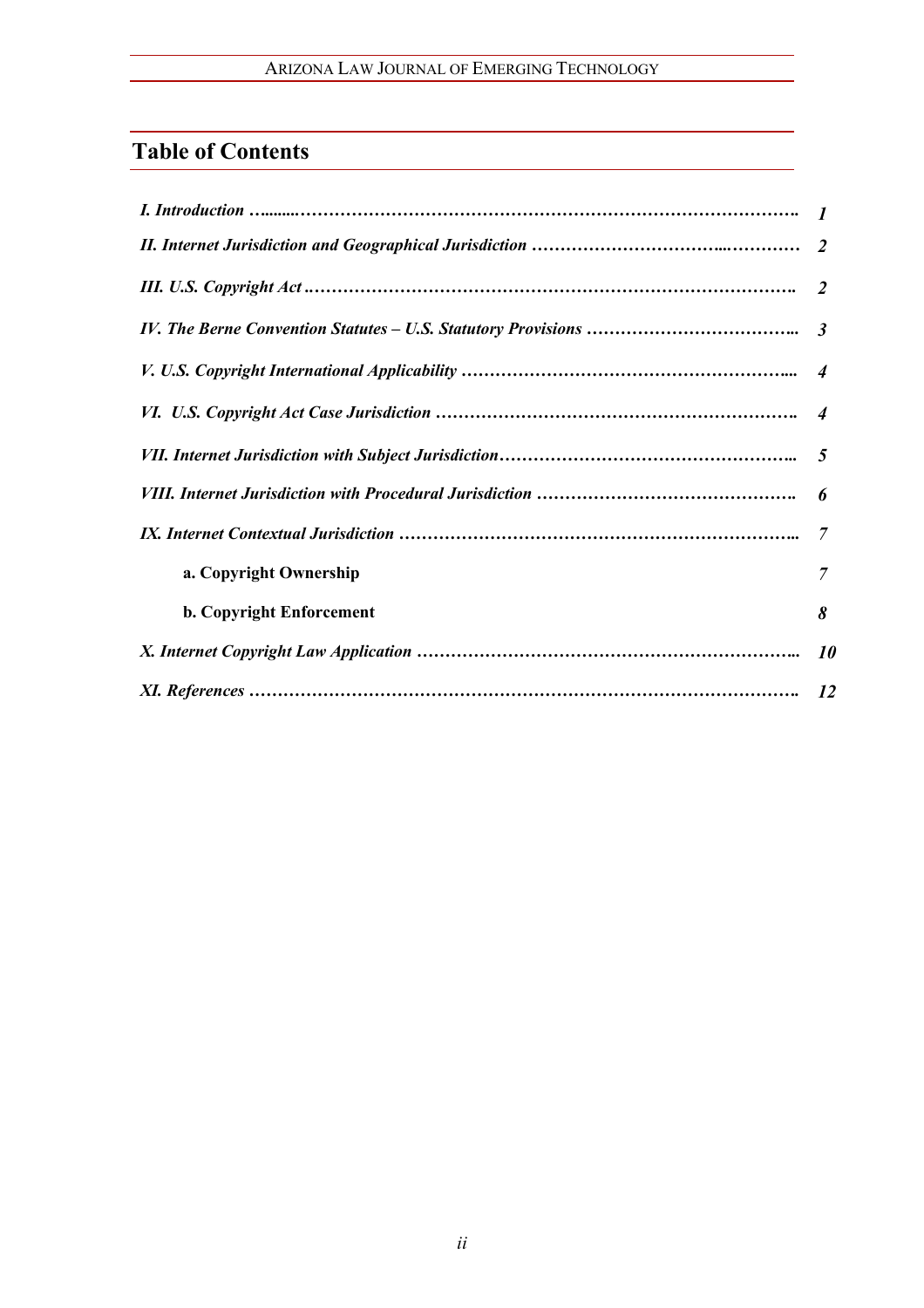# **INTERNET CONTENT APPLICATION OF INTERNATIONAL COPYRIGHT LAW**

Sandeep Pruthi

*Copyright ownership of literary or artistic work has been delineated through international laws for over three hundred years. The nature and design of reproduction methods implicating technology from the printing press to data file storage has been an important aspect of recording an original author ownership within this context. The interconnected computer system of the internet relates important issues of jurisdiction, identification of ownership, enforcement of ownership claims, and possible conflicting parameters in the international scenario of file data file storage and transmission. The feasibility of showing a direct traceable injury that can be redressed within sound and video or image formats of files and within live or recorded media is a significant factor in cases that have been filed with changes in future approach to these cases being a valuable aspect to plaintiffs.* 

#### **I. Introduction**

The concept of ownership rights has evolved throughout time and greatly implicates current litigation and legal theory as a result of technological advancements. The development of products that could be distributed as copies of the original resulted in a further development of ownership rights into copyright theory. The subsequent increased production capability facilitated translation of products across national boundaries causing further diverse population and cultural interactions. International differences in law practice associated with copyright then found a major role in protecting rights of both producers and consumers.

The international concept of reciprocal protection initiated the legal methods of copyright protection. If written works were published simultaneously in the same context in another country in addition to the country of origin there would be an extension of material monitoring for prevention of unauthorized use. When multiple countries became involved, it became necessary to create a treaty that would officially encompass copyright protection. The Berne Convention of 1886 created an official multinational treaty subsequent to attempts of starting universal copyright agreements such as in Rome and prior to regional bilateral agreements such as the International Copyright Protection Act or Chace Act of 1891 where the United States and United Kingdom started agreements. These initial developments were followed by a trend for increased producer or author predefined protection such as the 1908 Berlin Act and the 1971 Paris Act which focused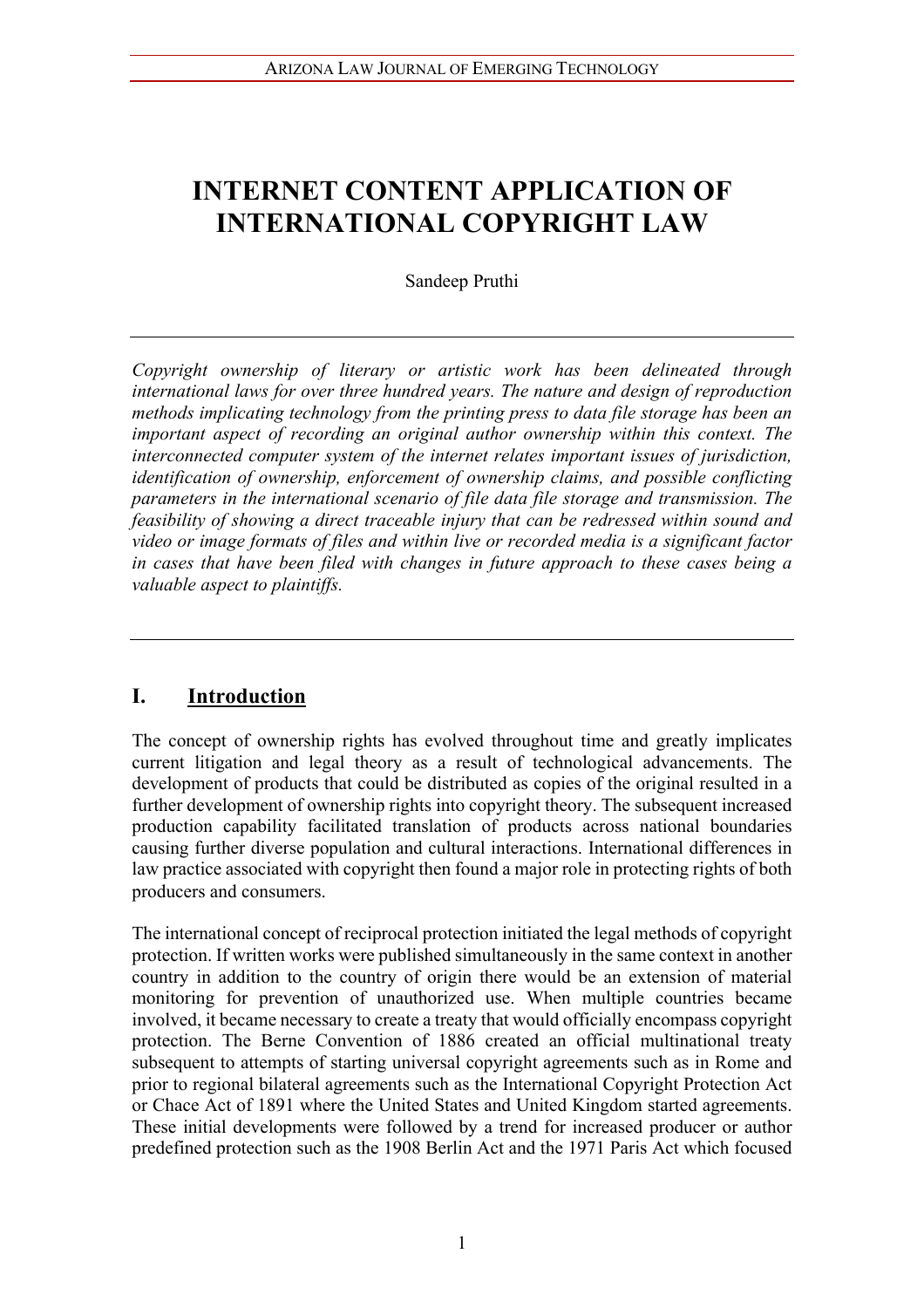on country-of-origin terms and literary content. Further specification to derivative works requiring the original author permission also became applicable in this practice.

The structural basis of internet function necessitates a re-examination of the basis of copyright applicability to demonstrated works. The jurisdictional complexity of a potential case whereby a product from a company that is illegally copied in another jurisdiction and then enabled for public access in a possible third jurisdiction implicates the idea of fair play when deciding legal venue and applicable doctrine. The interplay between author protection and consumer fair use results in conceptual and monetary damages that affect the unique and original production intended for public use in a managed context. Within a given country copyright violations arise under federal law when examining United States cases. The applicability of subject matter jurisdiction, personal jurisdiction, and forum selection clauses within international internet violation cases necessitates a further definition of the minimum contacts criteria and level of process to avail a given area when determining which legal doctrine to utilize.

### **II. Internet Jurisdiction and Geographical Jurisdiction**

The progression of internet technology as a means for activity implicates the definition of physicality in determination of a court's jurisdiction over an individual. The transmission of information in the form of words, images, videos, and visual and/or audio designs can occur through an electronic medium that causes a perceptive dissociation between the source and receiver within any particular transaction. Over the last twenty years case law and statutes have evolved to address and account for the relative effect of a change in interaction methodology. (1) The assumption of legality in this format cannot be assured by the physical means chosen for transactions. The nature in quality and quantity of violations in copyright in electronic media includes cases involving information of literature, art, music, and data in formats of text, images, videos, and sound. The existence of copyright laws for the past three hundred years with reference to technological production and distribution apply within this context in a similar manner.

#### **III. U.S. Copyright Act**

*§ 102* of the U.S. Copyright Act in reference to subject matter states:

*(a)* Copyright protection subsists in accordance with this title, in original works of authorship fixed in any tangible medium of expression, now known or later developed, from which they can be perceived, reproduced, or otherwise communicated, either directly or with the aid of a machine or device. Works of authorship include the following categories: *(1)* literary works, *(2)* musical works, including any accompanying words, *(3)* dramatic works, including any accompanying music, *(4)* pantomimes and choreographic works, *(5)* pictorial, graphic, and sculptural works, *(6)* motion pictures and other audiovisual works, *(7)* sound recordings, and *(8)* architectural works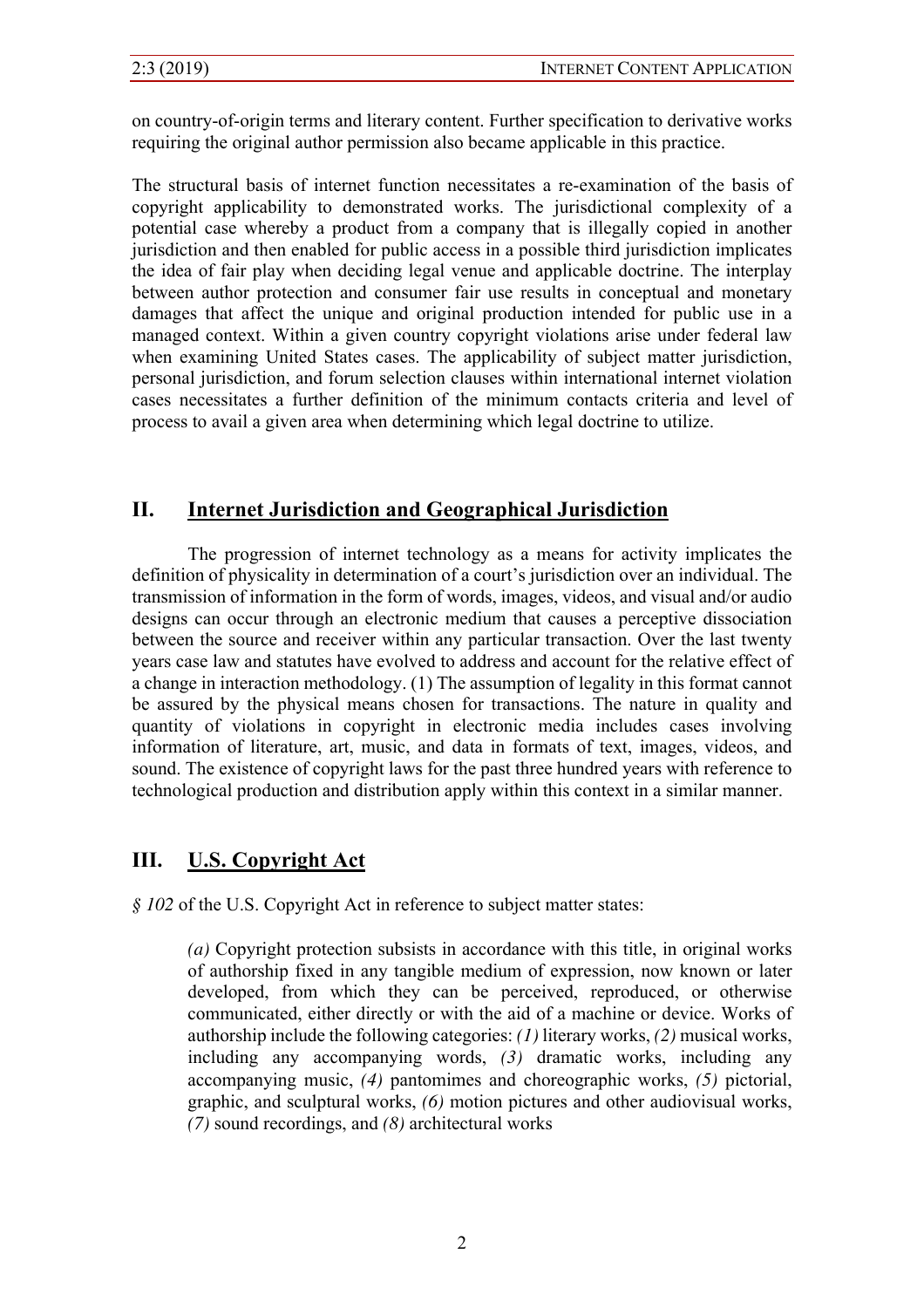*(b)*In no case does copyright protection for an original work of authorship extend to any idea, procedure, process, system, method of operation, concept, principle, or discovery, regardless of the form in which it is described, explained, illustrated, or embodied in such work.

*§ 106* of the U.S. Copyright Act in reference to exclusive rights in copyrighted works states that subject to sections *107* to *122*, the owner of a copyright under this title has the exclusive rights to do and to authorize any of the following: *(1)* to reproduce the copyrighted work in copies and phonorecords, *(2)* to prepare derivate works based upon the copyrighted work, *(3)* to distribute copies or phonorecords of the copyrighted work to the public by sale or other transfer of ownership, or by rental, lease, or lending, *(4)* in the case of literary, musical, dramatic, and choreographic works, pantomimes, and motion pictures, and other audiovisual works to perform the copyrighted work publicly, *(5)* in the case of literary, musical, dramatic, and choreographic works, pantomimes, and pictorial, graphic, or sculptural works, including the individual images of a motion picture or other audiovisual work, to display the copyrighted work publicly, and *(6)* in the case of sound recordings, to perform the copyrighted work publicly by means of a digital audio transmission.

# **IV. The Berne Convention Statutes – U.S. Statutory Provisions**

The Berne Convention Implementation Act of 1988 under Title 17 § 101 of the United States Code has through Congressional declaration stated:

*(1)* The Convention for the Protection of Literary and Artistic Works signed in Berne, Switzerland on September 9th, 1886, and all acts provisions, and revisions thereto (hereafter in this work referred to as the Berne Convention) are not selfexecuting under the Constitution and laws of the United States.

*(2)* The obligations of the United States under the Berne Convention may be only performed pursuant to appropriate domestic law.

*(3)* The amendments made by this Act, together with the law as it exists on the date of the enactment of this Act, satisfy the obligations of the United States in adhering to the Berne Convention and no further rights or interests shall be recognized or created for that purpose.

The provisions of the Berne Convention, in reference to relationship with domestic law:

*(1)* Shall be given effect under title 17, as amended by this Act, and any other relevant provision of Federal or State law, including the common law, and *(2)* Shall not be enforceable in any action brought pursuant to the provisions of the Berne Convention itself.

The provisions of the Berne Convention, in reference to certain rights not affected with the adherence of the United States thereto, and satisfaction of United States obligations thereunder, do not expand or reduce any right of an author of a work, whether claimed under Federal, State, or the common law when considering:

1. *(1)* To claim authorship of the work or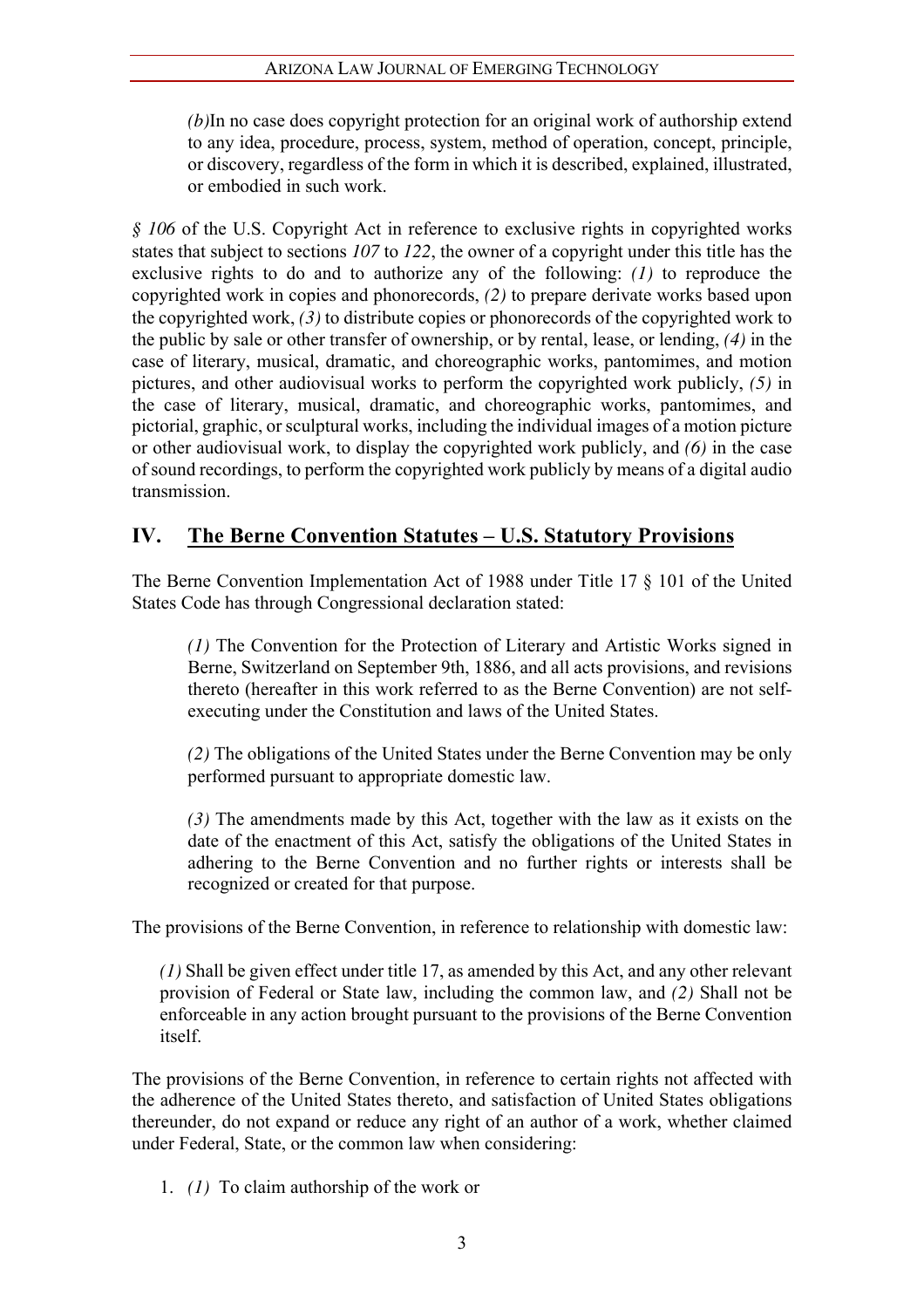2. *(2)* To object to any distortion, mutilation, or other modification of, or other derogatory action in relation to, the work, that would prejudice the author's honor or reputation.

# **V. U.S. Copyright International Applicability**

The subject matter of the U.S. Copyright Act as stated in Title 17 U.S.C.A 102 states that copyright protects original authorship that is present in a tangible medium with subsequent ability to experience directly or through a machine or device. Tangible examples include artistic text, picture, and sound audiovisual works specifically referring to musical sound recordings, pictographs, motion picture, and literary works. Copyright protection does not extend to intangible works or components of copyright protected works such as principles, ideas, methods of operation, or concepts. Copyright protected works under the U.S. Copyright Act may not extend, reduce, or rely on protectional provisions provided by the Berne Convention.

# **VI. U.S. Copyright Act Case Jurisdiction**

Under Title 17 U.S.C.A 106 a copyright owner has the ability to reproduce, make derivative works, and distribute copies of their work including artistic text, visual, and auditory tangible authorship. Sound recordings are protected internationally through the Geneva Phonograms Convention and the WIPO Performances and Phonograms Treaty. The implication of liability in copyright violation examines the source of the copyright and the location of injury or violation. After a determination of valid copyright through holding of an original conceptualization and proper registration documentation a further evaluation of fair use by the alleged copyright infringer must occur. Subsequently, the choice of law determination depends on convention of national statutes and agreements between nations, which differ according to the use of copyright source or violation location.

Regional, such as state, differences in legal effect can determine the liability and enforcement of a copyright infringement case. In the United States, federal court applicability occurs through, diversity jurisdiction, personal jurisdiction, subject matter jurisdiction, and supplemental jurisdiction. Furthermore, states can have personal jurisdiction in another state if certain conditions exist in the case. If an individual has a minimum number of contacts within the forum state and has purposefully availed him/her self of the forum state advantageously the analysis of reasonableness in traditional notions of fair play can be applied to gain jurisdiction over an individual. Also, if a violation of law occurs in the forum state there can be jurisdiction over the individual causing the violation. The applicability of this concept to internet copyright violations implicates the format of a remote server holding information that is accessed by a user computer from any potential region.

Legal jurisdiction over a defendant in internet violations usually occurs at the federal level. When two or more countries are implicated within a case, an individual federal jurisdiction where a cause of action is filed or international law such as through a treaty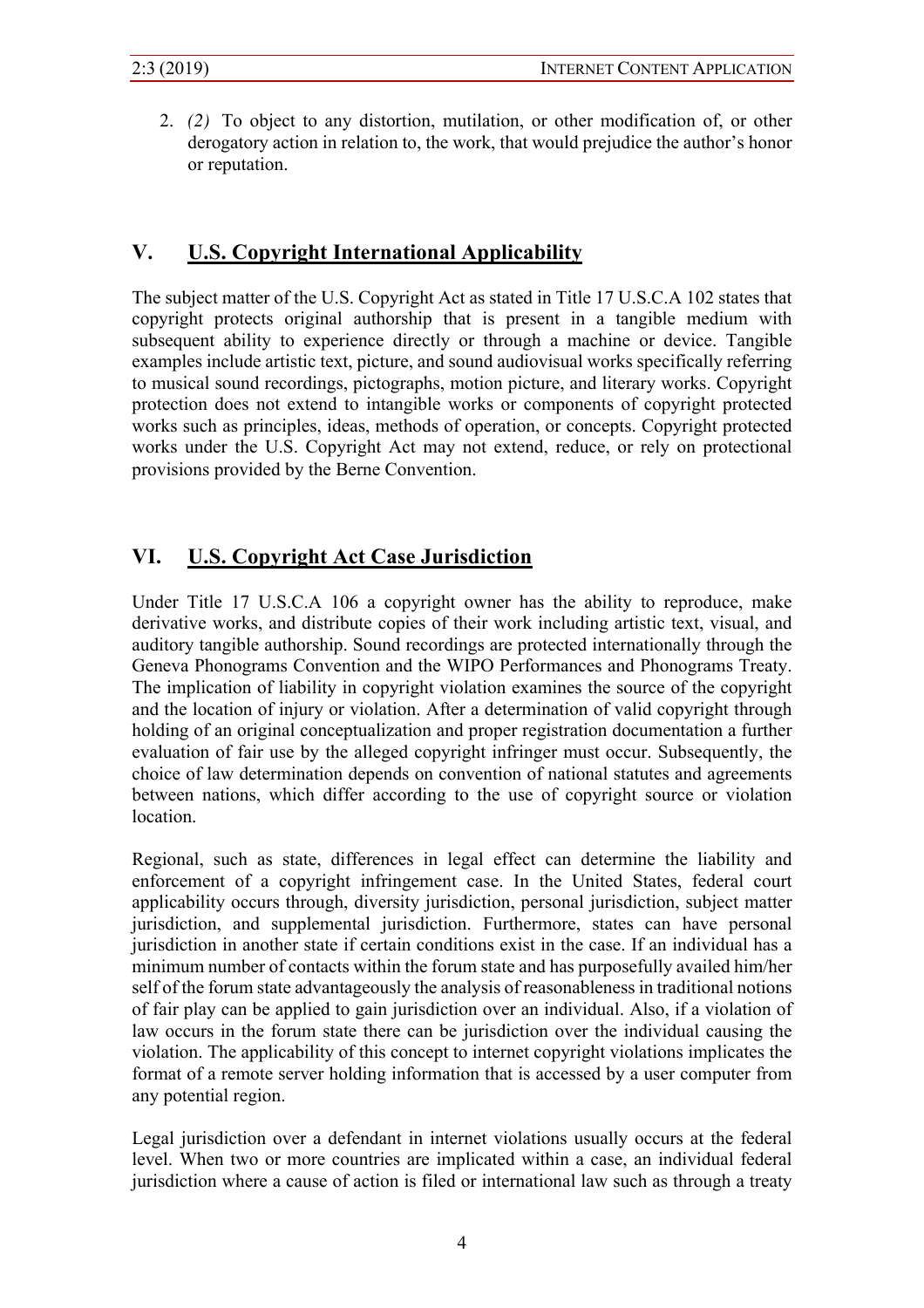can apply to the case facts. Federal jurisdiction in the United States can occur through subject-matter, diversity, or by removal of a state filed case to a federal jurisdiction. A cased filed within a state must have been capable of being filed federally or have a federal law issue within the state law cause of action to be removed to a federal jurisdiction. Jurisdiction for commerce generally is dependent upon physical presence, continuous and systematic contacts, purposely availing oneself of jurisdictional laws, and express or implied consent. Placing an object in the stream of commerce does not necessarily implicate the laws of any one jurisdiction in which a case arises but directing a product to a particular jurisdiction does implicate jurisdictional laws. A copyright violation that is intended for profit on a website accessible from any location implicates the physical presence of the copyright infringer such as through their server location or principle place of business.

In *Bensusan Restaurant Corp. v. King* there a redirecting of internet traffic from a Missouri restaurant to a New York restaurant initiated a cause of action by the New York restaurant of infringing activity in violation of name use permission and associated website utilization. The violation in this case represents a similar violation as present in copyright use infringement with use of a name. Although the defendant felt there could be no customer confusion between restaurant names the plaintiff indicated damages and injury in their cause of action. *Bensusan Restaurant Corp. v. King* 937 F. Supp. 295, 295 (1997). This type of violation can then be extended to more replicable forms of copyright infringement.

# **VII. Internet Jurisdiction with Subject Jurisdiction**

The U.S. Copyright Act, generally with physical objects such as cassettes, has addressed international copyright violation cases with precedent stating that illegal reproduction and distribution cannot be pursued unless there is a domestic violation present. When specific proof of such domestic involvement cannot be presented, a cause of action cannot be filed under this act. Some alternate procedural directions where the presence of an initial violation preceding transport or distribution such as burglary or illegal copying could present a cause of action that allows pursuit in international legal forums.(14) Internationally, cases such as *J. McIntyre Machinery Co., Inc. v. Nicastro* have examined jurisdiction between countries where products have been placed in the stream of commerce without intent to avail the economy of a particular state and have depended upon the level of physical interactions in determining a legal jurisdiction. *J. McIntyre Machinery Co., Inc. v. Nicastro* 131 S. Ct. 2780 564 U.S. 873, 873 (2011). Other international cases such as *Graduate Management Council Admissions v. Raju and Pearson Educational Group v. Kumar* indicate intent to increase sales in a particular state and have found to substantiate legal jurisdiction. *Graduate Management Council Admissions v. Raju* 241 F. Supp. 2d. 589, 589 (2003), *Pearson Educational Group v. Kumar* 721 F. Supp. 2d. 166, 166 (2010). These cases involve a combination of electronic and physical aspects to a particular interaction allowing a clear legal jurisdiction over an individual.

The Zippo sliding scale approach from *Zippo Mfg. Co. v. Zippo Dot.com* can be used to determine if there is a reasonable nature of which a forum state or region is implicated examines the interactivity of a website. When a business transaction occurs to deliver a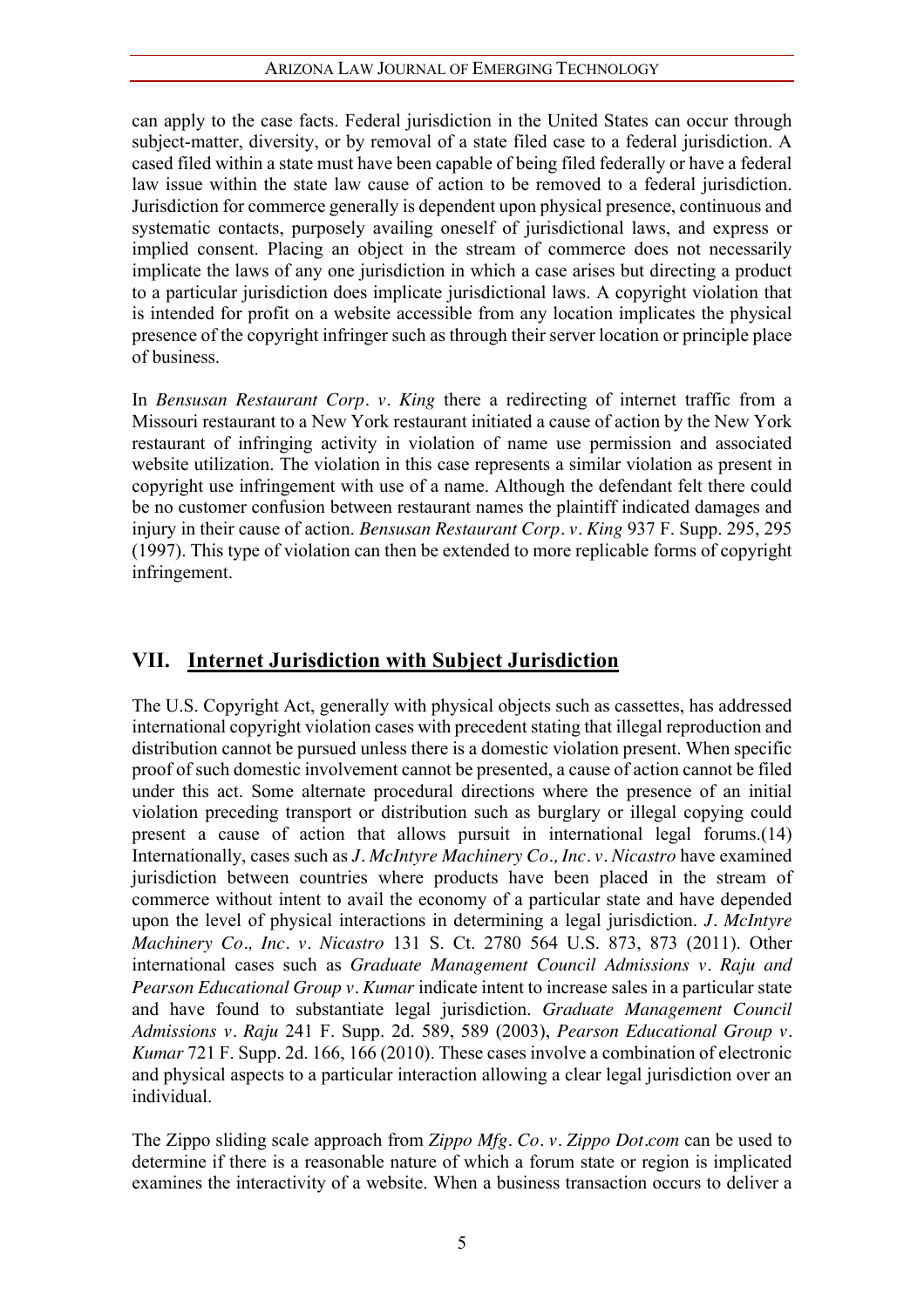physical product there is a clear jurisdiction and when there is just a posting of information with no user interactivity there is no jurisdiction. When there is a combination of posting and viewing information there exists a case-by-case determination by the court to determine jurisdiction. Further methods have been developed to establish the role of jurisdiction within internet cases. The interactivity level of a website can be used as one factor of many to determine jurisdiction of a court over a defendant. These cases utilize constitutional principles where interactivity is not considered a sensitive indicator of use violation implicating presence of content as a determining factor in the existence of a justified cause of action. *Zippo Mfg. Co. v. Zippo Dot.com* 852 F. Supp. 1119, 1119 (1997).

A specific aspect of these cases involves posting of copyrighted material without consent and at any level of interactivity in a jurisdiction where the initial server is in a different location than the copyright claim cause of action and the user of content. This scenario involves both differences in state law and international law. Generally, internet copyright violation cases arise under federal jurisdiction with most issues of copyright claim involving differences in international law. *Revisiting International Copyright Law Roberto Garza Barbosa Barry Law Review* (1997). The initial offering of copyright protection within the Berne Convention and UCC states that when a work is released simultaneously in member countries there will be the same level of protection in all the member countries. Legal protection in copyright claims includes notice to remove the content within a defined period of time and consequences of damages including monetary and criminal charge implications. The intent and feasibility of enforcement of a copyright claim in the international forum becomes the next aspect of addressing internet related copyright possession and distribution actions.

# **VIII. Internet Jurisdiction with Procedural Jurisdiction**

A copyright claim in an international forum necessitates a compromise between the federal law procedure between any two or more nations. In *Murray v. British Broadcasting Corp.*, a character creator whose work had been unlawfully implemented in a British and American forum filed request for equitable relief. The doctrine of forum non conveniens was implicated where jurisdiction was not granted even though a valid request was submitted. This decision was substantiated by the reasoning that the plaintiff filing reason being that of affordability of court fees in a contingent fee-based system was insufficient to necessitate a remedy in a foreign forum. Further internet based applications can be applied within a similar context. *Murray v. British Broadcasting Corp.* 81 F. 3d 287, 287 (1996).

The infringement of copyright in another public format with similar implications can be seen within internet examples such as *The Football Ass'n Premier League, Ltd. v. Youtube, Inc.* where posting of a live broadcast was exempted from fair use practices with damages awards designated but the failure to register the broadcast prior to the violation prevented this case result. *The Football Ass'n Premier League, Ltd. V. Youtube, Inc.* 633 F. Supp. 2d. 159, 159 (2009). The interactive nature of the website within the Zippo sliding places it in a mid-range position requiring judicial discretion regarding the ability for jurisdictional forum claim ascertainment. The progression from literary publications simultaneously in multiple countries to broadcast violations and next to interactive public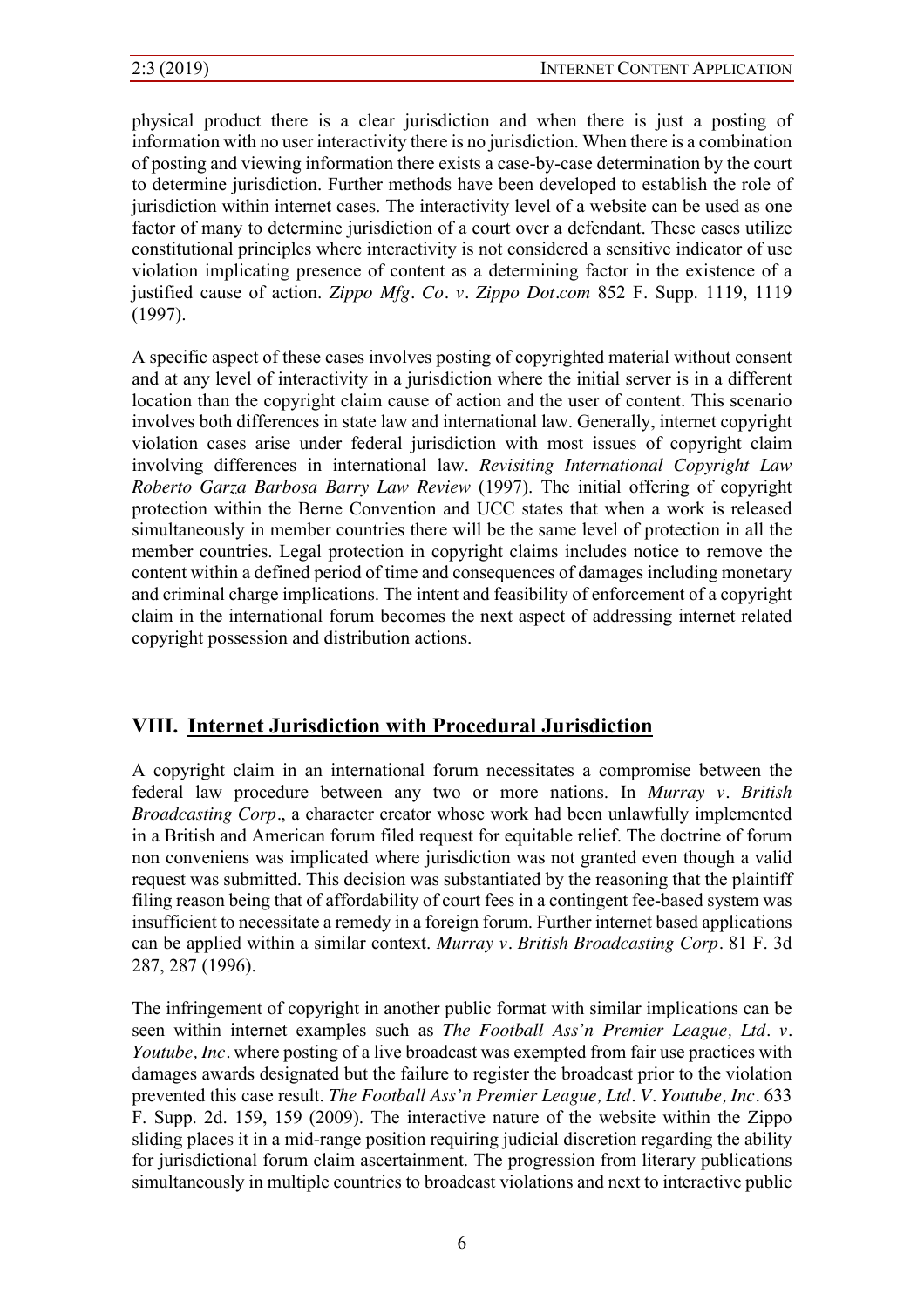#### ARIZONA LAW JOURNAL OF EMERGING TECHNOLOGY

violations demonstrates a continued complexity and challenge to legal definition and regulation in copyright protection. Further jurisdictional examples can be referenced, such as in *Liberty Media Holdings LLC v. Vinigay.com*, where a server located within a particular state implicated the laws within that state for liability of copyright infringement although the website could be accessed from anywhere. *Liberty Media Holdings LLC v. Vinigay.com* WL 2011 74300062 (2011).

#### **IX. Internet Contextual Jurisdiction**

#### **a. Copyright Ownership**

Copyright ownership claims require a proof of authorship and registration to be a basis of a cause of action. *SHL Imaging Inc. v. Artisan House, Inc.* addresses the analysis of the originality of a work where the difference between creative and technical processes implicates the authorship requirement when describing the steps in creating a photograph and associated effects within the photograph and the final product of intention as a whole. Further analysis discusses the originality of nature photographs as being a work of original art or technical processing when filing an authorship claim. The court validation of the plaintiff's argument for authorship indicates a liability to the distributor for use of the work. *SHL Imaging, Inc. v. Artisan House, Inc.* 117 F.Supp. 2d. 301, 301 (2000). *O'Reilly v. Valley Entm't* describes a case implicating unauthorized music file distribution of an unregistered work but still found valid secondary to U.S. Copyright and Berne Convention law agreements protecting the work based on location of production. *O'Reilly v. Valley Entm't, Inc* 2011 U.S District LEXIS 15826. The specificity of copyright claims can influence the ability to find infringement liability. *Bridge Publs., Inc. v. F.A.C.T.Net*  describes a case where the Church of Scientology educational program information was displayed on an information provision site with a subsequent finding of infringement. The fact application to copyright registration elements was able to provide significant basis of an unauthorized use of information. *Bridge Publs., Inc. v. F.A.C.T.Net*. 183 F.R.D. 254, 254 (1998).

Copyright claims over internet broadcasting further contribute to the complex nature of accommodating a legal structure based on low frequency signal transmission through a physical medium to a receiver as compared to over a closed fiber optics network or wirelessly to website based servers that allow both a combination of live and rebroadcast formats. The standing to file a claim is addressed in *Garcia v. Google* where a plaintiff who posted a movie trailer in which they had an acting role was found to not be sufficient to substantiate a claim of infringement. *Garcia v. Google* 786 F.3d. 733, 733 (2015). The court considered the time length of the plaintiff's role and the level of production responsibility in determining the ability to qualify as a valid copyright holder. *Video Pipeline, Inc. v. Buena Vista Home Entm't, Inc.* addressed the distribution of movie trailers online and found that a production company qualified as a valid copyright holder that suffered injury in sales from infringement by a distributor. In *United States v. Am. Soc'y of Composers*, an authorship claim for music files downloaded as an unauthorized public performance was invalid when analysis of terms "to play" and "publicly" indicated a difference in contextual similarity. *United States v. Am. Soc'y Composers* 627 F.3d. 64, 64 (2010). The requirement for a valid copyright claim by an author under the statute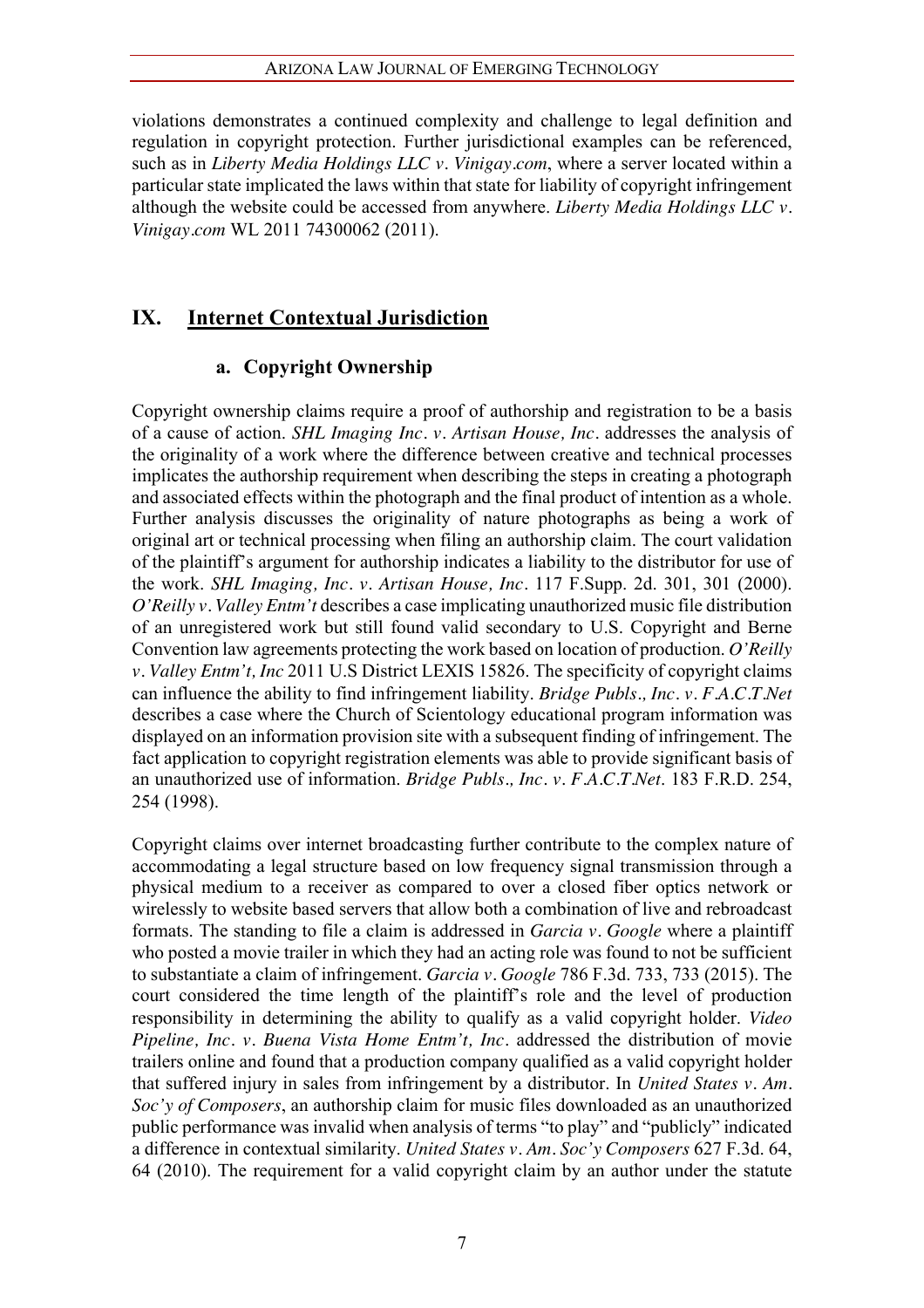determines the likelihood of success in recovery of damages. *Elektra Entm't Group, Inc. v. Barker* indicates a case where music file distribution and provision enforcement after filing a copyright violation claim was able to prevent unauthorized file use. *Elektra Entm't Group, Inc. v. Barker*. 551 F. Supp. 2d. 234, 234 (2008).

Copyright infringement defense protections refer to immunity from liability under factors referred to as safe harbor provisions. In these types of statutes, a service provider can prevent penalties or sanctions for identified infringement activity secondary to implementation measures that mitigate liability. In *Perfect 10 v. CCBILL, Inc.* the nature of internet searching and posting of information was found to reviewable as an affirmative safe harbor defense and validating a claim of copyright ownership by the plaintiff. *Perfect 10 v. CCBILL, Inc.* 448 F.3d. 1102, 1102 (2007).

Copyright claims can also occur in the context of website software that creates a program for interactive use. An example includes online videogame websites that allow users to play with other users. *Davidson & Assocs.* presents a case with the website, Battle.net, which, along with other games, comprised a set of games produced by Blizzard, a subsidiary of Vivendi. *Davidson & Assocs. V. Jung*. 422 F. 3d. 630, 630 (2005). A competing game producer formed the website, www.bnetd.org, which utilized the software produced by Blizzard resulting in a copyright violation that was not covered under terms of fair use. This verdict examined the effects of anti- circumvention and antitrafficking whereby a defendant has caused or distributed means to bypass copyright controls. The Digital Millenium Copyright violation found here refers to such anticircumvention acts and reflects the intent of the World International Property Organization "to provide adequate legal protection and effective legal remedies against the circumvention of effective technological measures that are used by authors in connection with their rights under he Treaty of the Berne Convention and that restrict acts, in respect of their works, which are not authorized by the authors concerned or permitted by law." WIPO Treaty April 12, 1997, art. 11, S. Treaty Doc. No. 105-17 (1997).

Sometimes there are preliminary injunctions filed to prevent a copyright owner from filing a claim in court at a future time. *Online Policy Group v. Diebold* involved incriminating evidence against a defendant that was made available online by students using college internet access and a cease and desist letter by the defendant asking internet service providers to remove the material was thought to interfere with full access to information on the internet. The judgment in the case prevented defendant liability for this action as the issue of copyright claims in the future was considered moot. *Online Policy Group v. Diebold* 337 F. Supp. 2d. 1195 72 U.S.P.Q. 2d. 1200, 1200 (2004). There can also be defendant arguments of subject matter jurisdiction and proper copyright registration claim such as in *Moberg v. 33T L.L.C.*, where incomplete image removal from a request by a copyright owner was unable to prevent the plaintiff's valid claim of infringement. *Moberg v. 33T L.L.C.* 666 F. Supp. 2d. 415, 415 (2009).

#### **b. Copyright Enforcement**

Other examples of copyright infringement enforcement cases include validity of copyright ownership and extend through internet service contributory and vicarious liability that implicate the knowledge of infringement instances and the effectiveness of enforcement. Although a valid copyright claim is filed, the liability for infringement can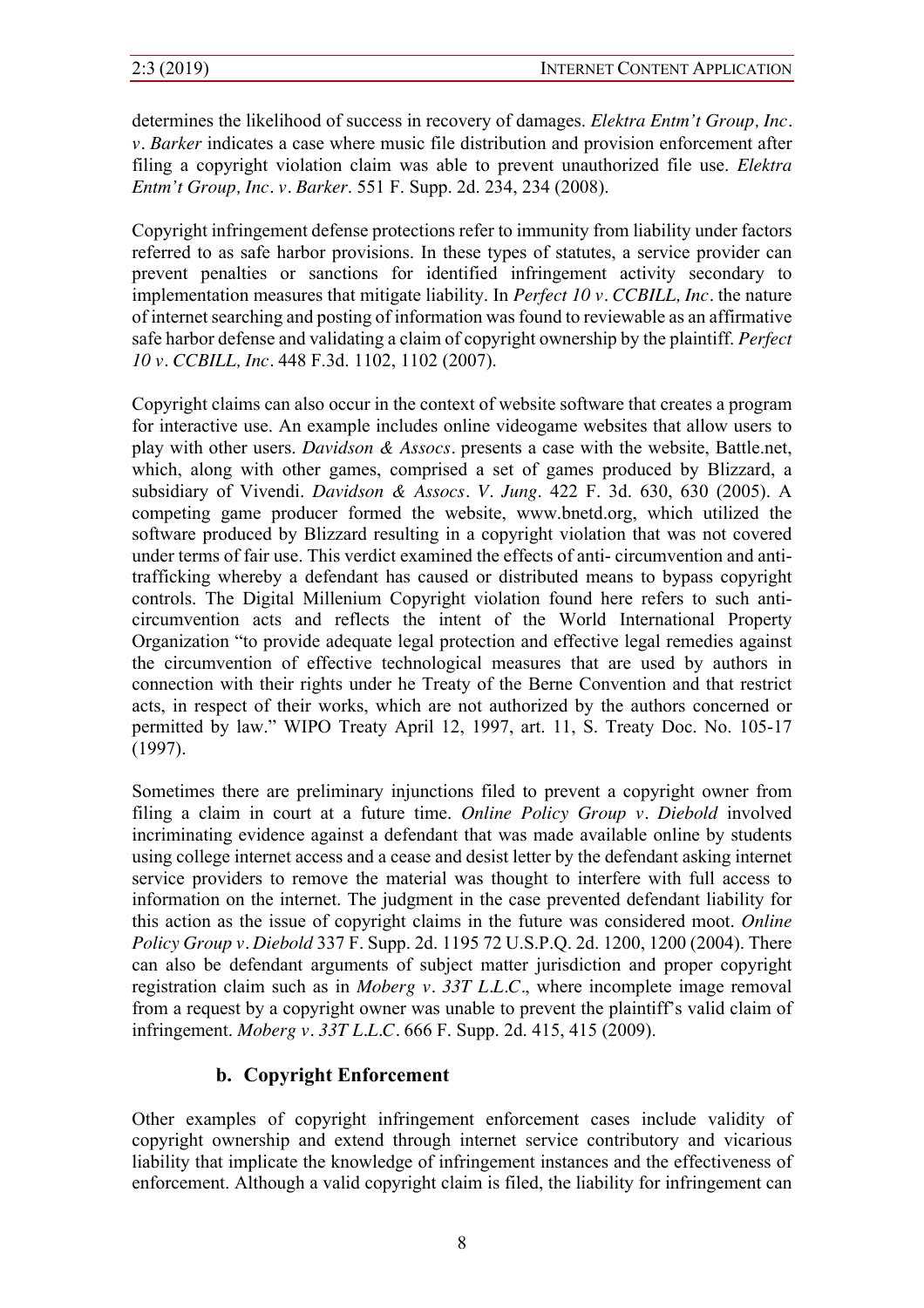variably apply such as to internet service providers which necessitates an evaluation of control measure protocols.

Internet copyright infringement cases generally include content retransmission in a number of forms such as pictures, video, software, or information in general. *WPIX, Inc. v. ivi, Inc.* addresses specifically the issue of internet retransmission in a cable broadcast context but is applicable to other cases examining the rights of copyright holders to ensure content and financial enforcement of validly registered copyright products. A general implied license to create greater efficiency with respect to individual licenses for each product was not considered valid in the cable programming retransmission context over the internet. *WPIX, Inc. v. ivi, Inc.* 691 F.3d 275 2012 Copr.L.Dec. P 30 307 104 U.S.P.Q. 1071 40 Media l. Rep. 2439, 2439 (2012). Congressional examination and agency interpretation reasonableness of cable television operations in internet communications context identified a lack of clear applicability based on definitions and examples of copyright validity preventing the legal authorization for rebroadcast rights. *Chevron U.S.A., Inc. v. Natural Res. Def. Council Inc.* 467 U.S. 837 104 S.Ct.2778 81 L.Ed.2d. 694, 694 (1984). In *Filmon X, LLC v. Window to the World Communications, Inc.*, the legal equivalency between internet and cable system transmission mediums was addressed in a context examining ability to enforce copyright violations and was also subject to an argument that equivalency would enable authorization through a compulsory license. The inability to find authorization was validated by the court but the nature of broadcast medium differences was found to be unclear and interconnected in various ways. *Filmon X, LLC v. Window to the World Communications, Inc.* 2016 WL 1161276 2016 Copr.L.Dec. P 30 906 (2016).

Internet broadcast streaming of music content in live or retransmitted format also has been addressed by US courts. The difference in ability to provide one original live and continuous broadcast emitted through the air compared to an original live continuous or retransmitted broadcast over an interconnected computer network line can affect the determination of copyright element violation. *Bonneville Int'l Corp. v. Peters* implicated the extent of the ability of a radio broadcaster to copy music content based upon type of signal transmission and potential to retransmit in the future and held that there would be no separate exemption allowing increased copy number. *Bonneville Int'l Corp. v. Peters*. 153 F. Supp. 2d. 763, 763 (2001). The effect of this decision would be to cause the signal type to be an elemental factor in determination of ownership rights relative to distributor rights.

Alternative dispute resolution methods are also utilized when addressing the nature and implications of copyright ownership. Cases involving advertising and identification of entertainment from plays to movies such as in *Kuklachev v. Gelfman* and *Films by Jove v. Berov*. *Films by Jove v. Berov* addresses international application of copyright laws whereby the ownership of a group of films from the United States and subsequently acquired by a Russian company required determination of applicable law. The Berne Convention provisions state that participating countries within the treaty provide simultaneous copyright ownership for valid registration which can determine the laws under which subsequent claims are determined. United States copyright law was the basis of review as the where the films were originally registered although the claim was filed when ownership existed within the Soviet Union jurisdiction. *Films by Jove Inc. v. Berov*  341 F. Supp. 2d. 199, 199 (2004). *Kuklachev v. Gelfman* addressed use of entertainment designs and registered names of the Moscow Cats Theater where valid basis of dispute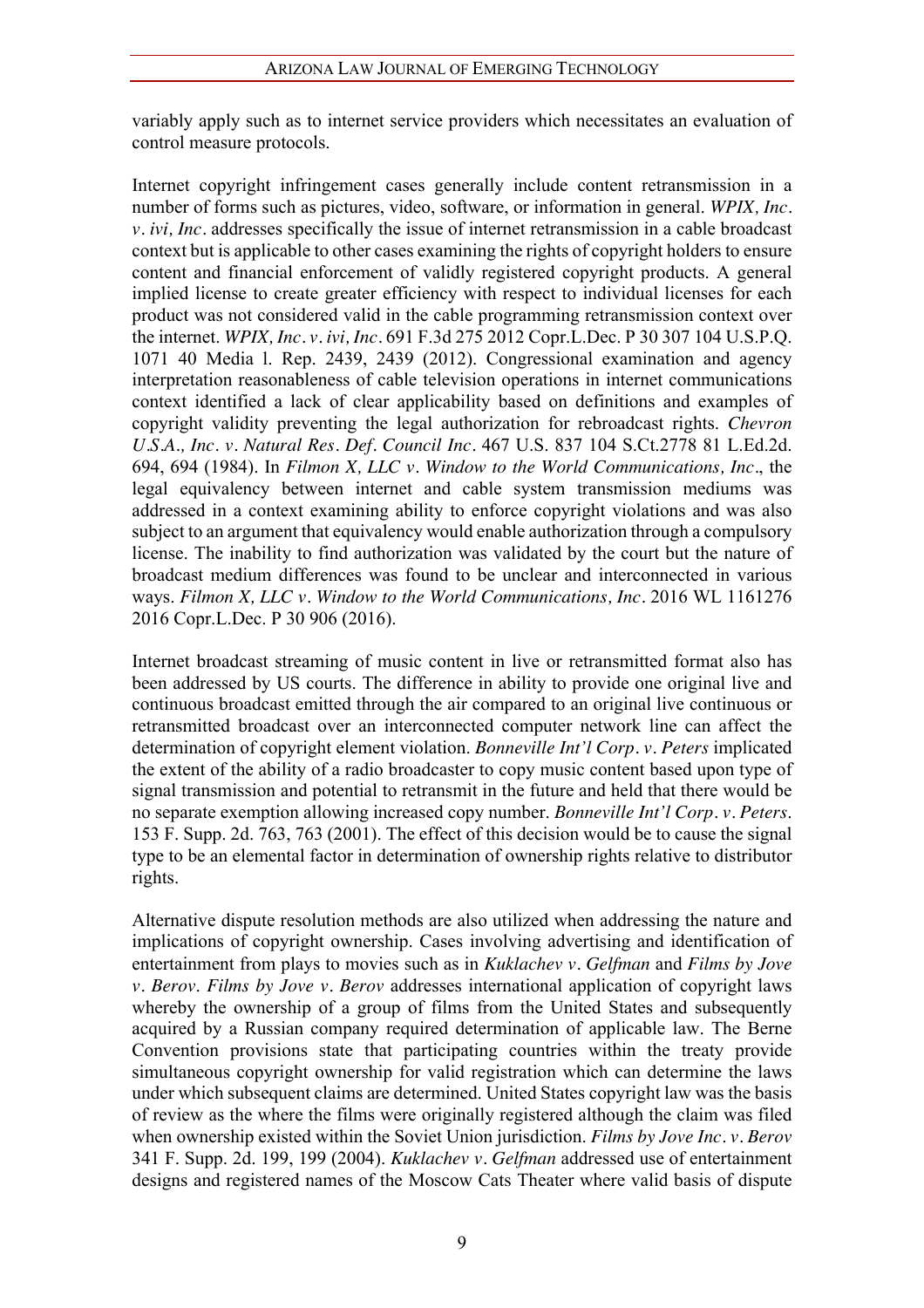resolution was agreed upon as through arbitration allowing both parties in the conflict to present arguments to the neutral mediation arbitrator. *Kuklachev v. Gelfman* 600 F. Supp. 2d. 437, 437 (2009). Arbitration agreements through international treaty organization also occur for numerous types of agreements such as in *Corporacion Mexicana de Mantenimiento Integral S. De R.L De C.V. v. Pemex* 832 F. 3d. 92, 92 (2016).

# **X. Internet Copyright Law Application**

The role of the internet in interconnecting numerous areas that exist beyond geographically delineated boundaries can create numerous complexities when considering legal principles of specific jurisdictions. The legal principles include examination of proper plaintiff claim validity, proof of defendant illegal conduct, and means of law enforcement in assessing liability and punishment. The distribution of information on the internet through text, design, image, video, or formatting methods involves fundamental and statutory rights that can become distorted when international differences in approach and context cause variable application of defined law and police enforcement procedure. Copyright ownership originates from registration of a novel idea conceptualization and ensures the validity and security of owner investment. The copyright concept existing in numerous national and international agreements allows legal overlap of law applicability for numerous jurisdictions enabling proper implementation of safeguards against infringement. There still exists, within this framework of legal protection, the existence of copyright infringement in evolving forms whereby registration, monitoring, and enforcement mechanisms must apply new concepts and information to the existing standard of review in prevention of injury from intent or negligence. The structure of treaty agreements encompassing U.S. Copyright Law, the Berne Convention, and the World Intellectual Property Organization enables an overlapping time and jurisdictional regime to ensure copyright protection throughout most of the world's treaty participating countries. The original law statutes ensuring such protection secondary to increased productivity of authorship material copies and distribution throughout international regions still applies with great significance to the changing nature of media content. The extension of copyright infringement to methods of combinations of electronic and physical mediated violations can further challenge the protection of law which can adapt statutory applicability through directed and informed legislation and review. The ability to prevent future infringement depends on numerous factors of information accuracy and applicability to copyright infringement methods.

Numerous experiences of text, music, image, and video distribution have provided important precedent for executive agency action based on judicial branch determinations of factors of contributory and vicarious liability. Such factors can play an important role in law detection and enforcement for future copyright infringement cases. Copyright infringement occurs in many contexts. A possible greater prevalence in entertainment based authorship can be indicative of greater population based knowledge and experience. Conceptual and design features of entertainment media can many times be associated with infringement. The Moscow Cats Theater production which owned a particular play story concept and advertising design features was subject to copyright infringement which it was able to prove as violating established registration rights. *Kuklachev v. Gelfman* 600 F. Supp. 2d. 437, 437 (2009). Arbitration and litigation both play a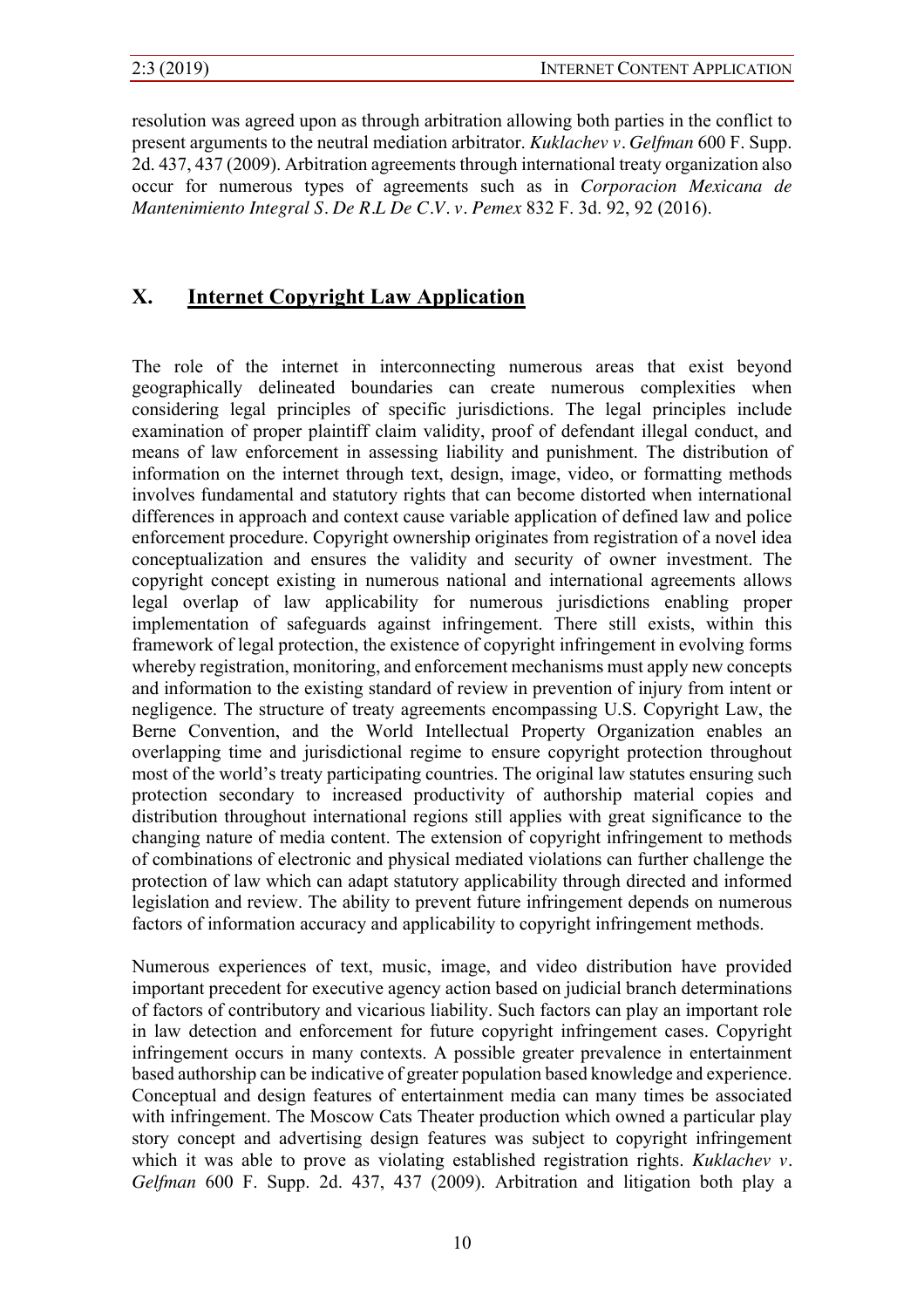significant role within the liability determination stages of post enforcement legal framework. These methods involve the pre-determined contract agreement that can be explicitly or implicitly made in company or author registration of ownership. A defendant when subject to such agreements can sometimes be required to participate in a particular legal determination format. *Films by Jove Inc. v. Berov* implicates the difference in international jurisdiction in the basis of copyright ownership with a difference between subsequent sales and the initial registration pertaining to Berne Convention treaty agreements. A copyright infringement case here was determined by post enforcement litigation in determining the country specific laws that apply to the case. The specific entertainment context that underlies the infringement can become increasingly complex when authorship registration is questioned or infringement liability source or methods are concealed. The nature of internet copyright infringement can greatly contribute to such factors within the area of legal enforcement and liability determination.

Many of the cases referenced address the difficult aspects of clearly identifying infringement and subsequently enforcing a law or statute of a given jurisdiction. Furthermore, the jurisdictional basis for internet based infringement violations can be questionable. The general guideline is that federal jurisdiction based on the single location of the domain registry server applies for a case. In the United States, differences in state jurisdiction can influence based on differences in law the existence of infringement and the level of liability. Also, the type of website interactivity can determine if jurisdiction exists dependent upon minimal interactivity such as information listing, intermediate interactivity such as through the ability to post comments, and full interactivity such the ability to make purchases of goods or services. These factors refer to the Zippo sliding scale approach, which has been further modified in given contexts to address different levels of complexity in infringement or infraction determination. *Zippo Mf. Co. v. Zippo Dot.com Inc.*, 852 F. Supp. 1119, 1119 (1997).

The area of copyright authorship, which is protected by international treaties that permit multiple countries to record registration upon initial approval, extends from literary works to electronic media involving text, images, sound, and video. Numerous cases describe copyright registration validity when examining the claim filed by a plaintiff where elements must be satisfied to allow standing for a case. These factors affecting registration may be more complex for media involving numerous people such as video format directed or produced by a single individual. *Garcia v. Google, Inc.* 786 F. 3d. 733, 733 (2015). Once copyright ownership establishment elements have been established, the defendant liability for infringement can be difficult to prove. Numerous cases proving the copyright ownership registration and subsequent infringement through the internet by a third-party have been successful in litigation. Case complexity increases with electronic media copyright claims including music and video. Photographs copyright infringement can also be difficult to prove in cases where registration has not been recognized or properly approved. *Rundquist v. Vapiano* SE 798 F. Supp 2d. 192, 192 (2011). Numerous cases of music file sharing services have proven that vicarious and contributory liability against peer based file sharing services are successful in litigation. *Elektra Entm't Group v. Barker* 551 F. Supp 2d. 234, 234 (2008). These cases can also occur with software distribution. *MGM Studios, Inc. v. Grokster*, Ltd 545 U.S. 943, 943 (2005).

The methods of video and sound transmission through internet means can occur in a posting or transmission format both of which involve cases of copyright claims infringement. Internet sports video posting was addressed in a case where the Premier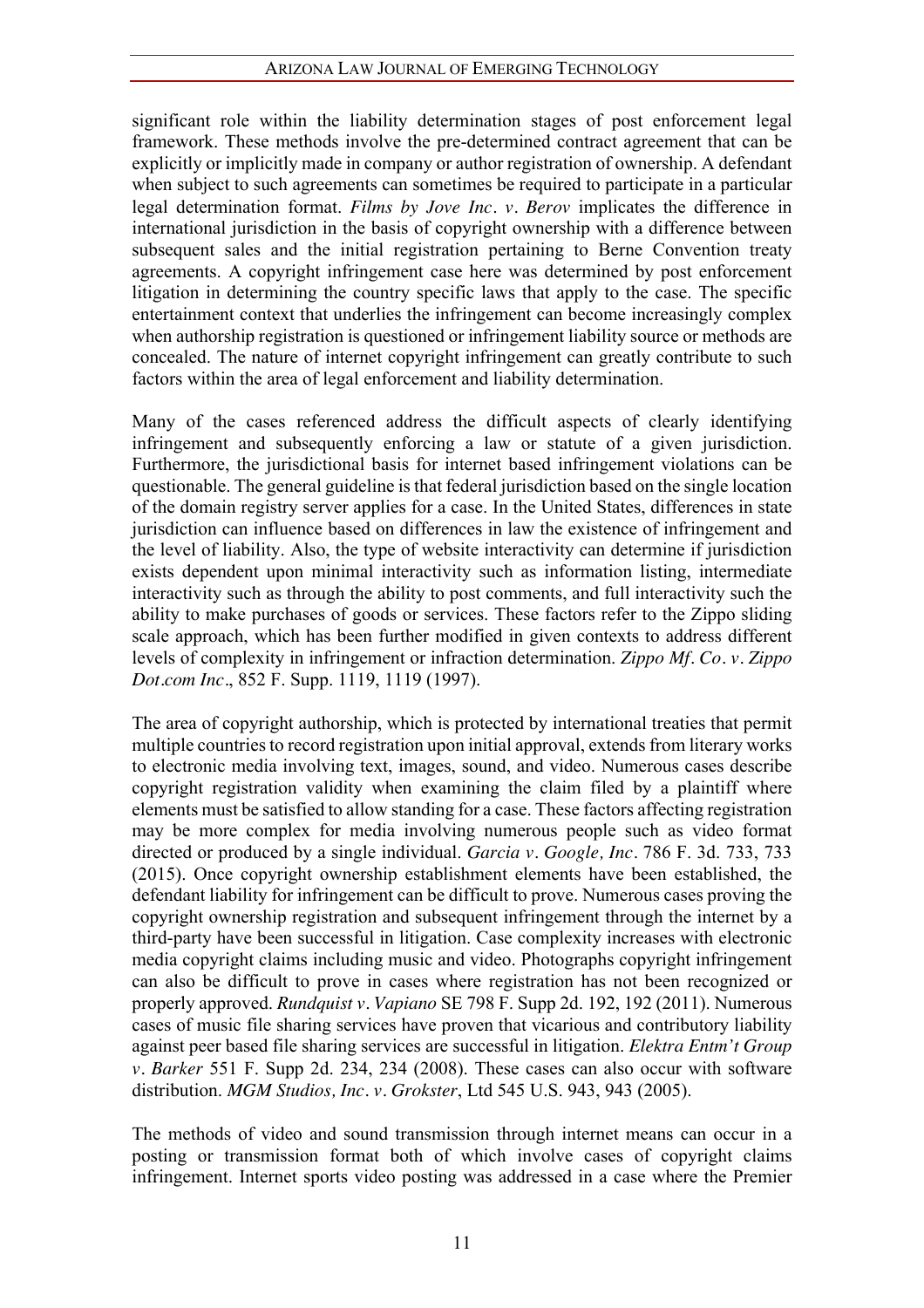League for soccer filed a claim of infringement against Youtube, which allows for posting of video of various content and length on its website. Although registration factors affected the verdict in this case the nature of copyright ownership can become increasingly complex given the content possibly intended for live broadcast but subsequently allowed for multiple viewing potential. *The Football Ass'n Premier League Ltd. v. Youtube.com Inc.* 633 F. Supp. 2d. 159, 159 (2009). News broadcasts intended for live single broadcasts that can be distributed through streaming format on the internet has also been addressed where a federal licensing requirement was violated and a verdict found for *WPIX, Inc. WPIX Inc. v. ivi Inc.* 691 F. 3d. 275, 275 (2012). Cable broadcast licensing requirements have also been shown to require approval when considering internet transmission. *Filmon X v. Window to the World Communications Inc.* (2016) WL 1161276. Radio broadcasting over the internet is also subject to the same licensing requirements. *Bonneville Int'l Corp. v. Peters* 153 F. Supp 2d. 763, 763 (2001).

The important concepts of copyright ownership can occur through the display of numerous contextual formats. The legal considerations of subject matter jurisdiction and personal jurisdiction play a significant role when determining the liability in a given case. Enforcement involves both the apprehension of a defendant and their determination of guilt or innocence for an alleged infringement. Internet stream of commerce copyright infringement can be addressed with validation of statutory law preventing illegal copy and distribution. Previous cases have examined international manufacturing product distribution, which can be applied in this context. *McIntyre Machinery Ltd. V. Nicastro*  131 S. Ct. 2780, 2780 (2011). Constitutional protections that a defendant could extend to a court such as implications of freedom of association or expression may not be applicable given the difference in legal basis of different countries and the balance with plaintiff claims of injury secondary to criminal statute violation. The role of internet copyright infringement prevention will be interesting in the future when specific legal means are applied to the facts of new cases.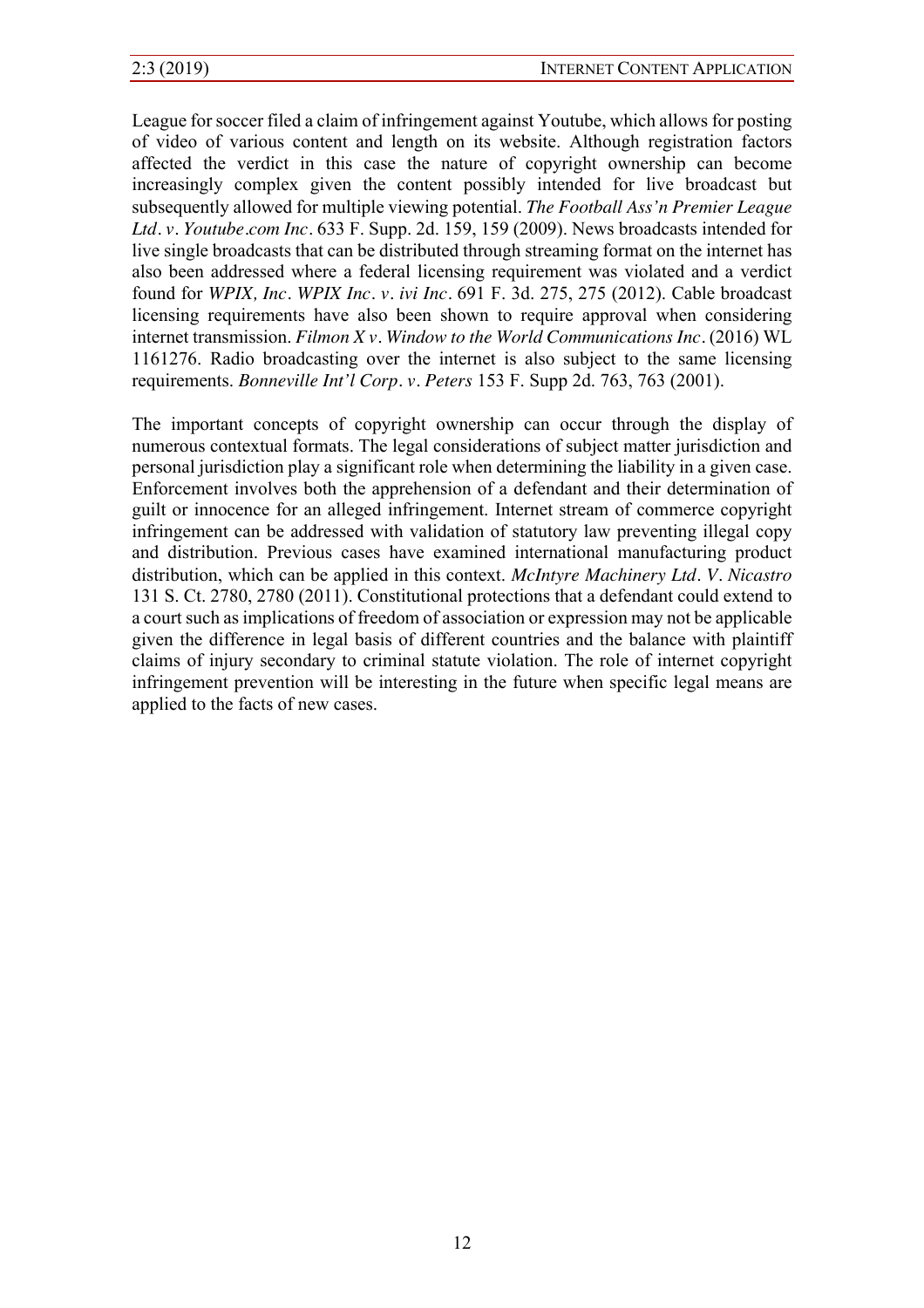# **XI. References**

1. Revisiting International Copyright Law Roberto Garzo Barbosa Barry Law Review (2007).

2.*Liberty Media Holdings LLC v. Vinigay.com,* WL 2011 74300062 (2011).

3. *Dish Network L.L.C. v. TV Net Solutions LLC*, 2014 WL 6685366 (2014).

4. *Moberg v. 33T L.L.C.,* 666 F.Supp. 2d. 415 (2009).

5. *Carell v. Shubert Organization Inc.,* 104 F.Supp. 2d. 236 (2000).

6. *Joint Stock Company Channel One Russia Worldwide v. Infomir LLC,* 2017 WL 696126.

7. *Golan v. Holder,* 565 U.S. 302 (2012).

8. *Shamsuddin v. Vitamin Research Products,* 346 F.Supp. 2d. 804 (2004).

9. *Zippo Mfg. Co. v. Zippo Dot.com Inc,* 852 F.Supp. 1119 (1997).

10. *Graduate Management Council Admissions v. Raju*, 241 F. Supp. 2d. 589 (2003).

11. *J. McIntyre Machinery Ltd. V. Nicastro,* 131 S. Ct. 2780 564 U.S. 873 (2011).

12. VI Personal Jurisdiction in Federal Courts Over International E-Commerce Cases, Loyola of Los Angeles Law Review (2007).

13. Personal Jurisdiction and the Internet: A Review Berkeley Journal Law and Tech, (1998).

14. *Subafilms Ltd. V. MGM-Pathe Communications Co.,* 24 F. 3d. 1088 (1994).

15. *Roblor Marketing Group Inc. v. GPS Industries Inc.,* 645 F. Supp. 2d. 1130 (2009).

16. *Bensusan Restaurant Corp v. King,* 937 F. Supp. 295 (1997).

17. *Pres-Kap, Inc. v. System One, Direct Access Inc.,* 636 So. 2d. 1351 (1994).

18. *GTE New Media Services Inc. v. BellSouth Corp.,* 199 F. 3d 1343 (2000).

19. *Bridgeman Art Library Ltd v. Corel Corp.,* 36 F. Supp 2d. 191 (1998).

20. *Murray v. British Broadcasting Corp.,* 81 F. 3d. 287 (1996).

21. *The Football Ass'm Premier League Ltd. v. Youtube, Inc.,* 633 F. Supp. 2d. 159 (2009).

22. *Charles Garnier, Paris, v. Andin Intern, Inc.,* 36 F.3d. 1214 (1994).

23. *Flores v. Cooper Tire & Rubber Co.,* 218 Ariz. 52 178 P.3d 1176 (2008).

24. *Gershwin Pub. Corp. v. Columbia Artists Management, Inc.*, 443 F.2d 1159 (1971).

25. *Itar-Tass Russian News Agency v. Russian Kurier, Inc.,* 886 F. Supp. 1120 (1995),

*see also Itar-Tuss Russian News Agency v. Russian Kurier, Inc.* 153 F.3d 82 (1998).

26. *Arista Records LLC v. Gruebel,* 453 F.Supp. 961 (2006).

27. *Golan v. Holder,* 565 U.S. 302 (2012).

28. *Kahle v. Ashcroft,* WL 2663157 2005 Copr.L.Dec P28 927 72 U.S.P.Q.2d 1888 (2004).

29. *BMG Rights Management (US), LLC v. Cox Communications,* 149 F.Supp 3d. 634, 2015 Copr.L.Dec P 30 854, 117 U.S.P.Q. 1359 (2015).

30. *Davidson & Associates, Inc. v. Internet Gateway, Inc. 334*, F.Supp 2d. 1164 2004 Copr.L.Dec. P 28 888 (2004).

31. *WPIX, Inc. v. ivi, Inc.* 691 F.3d 275 2012 Copr.L.Dec. P 30 307 104 U.S.P.Q. 1071 40 Media L. Rep. 2439 (2012).